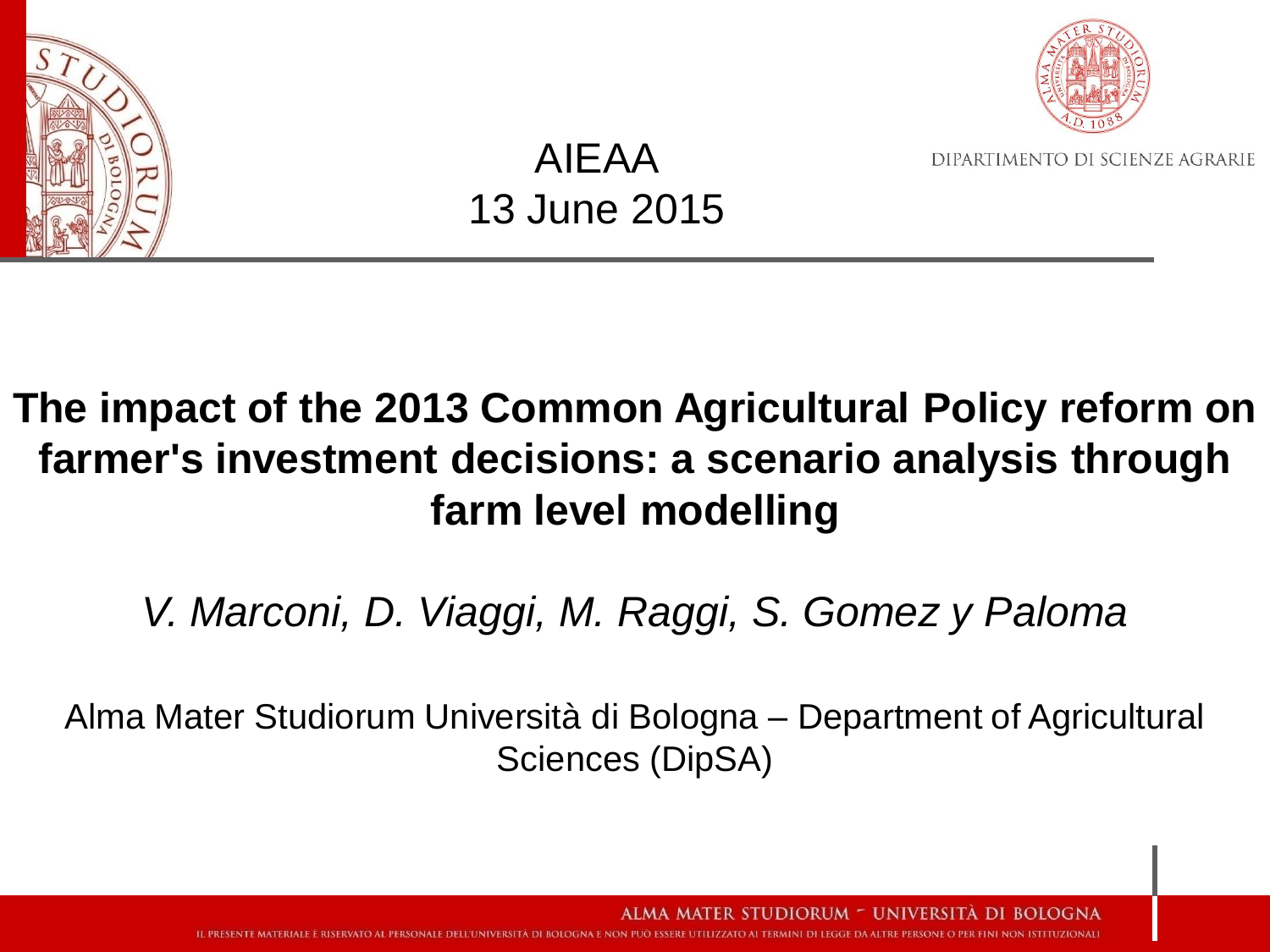

### **Outline**

- Objectives
- CAP 2013 reform and Literature review
- Methodology: Modelling and Scenarios analysis
- Selection of farms (model input)
- Model results
- Policy insight
- Conclusion and planning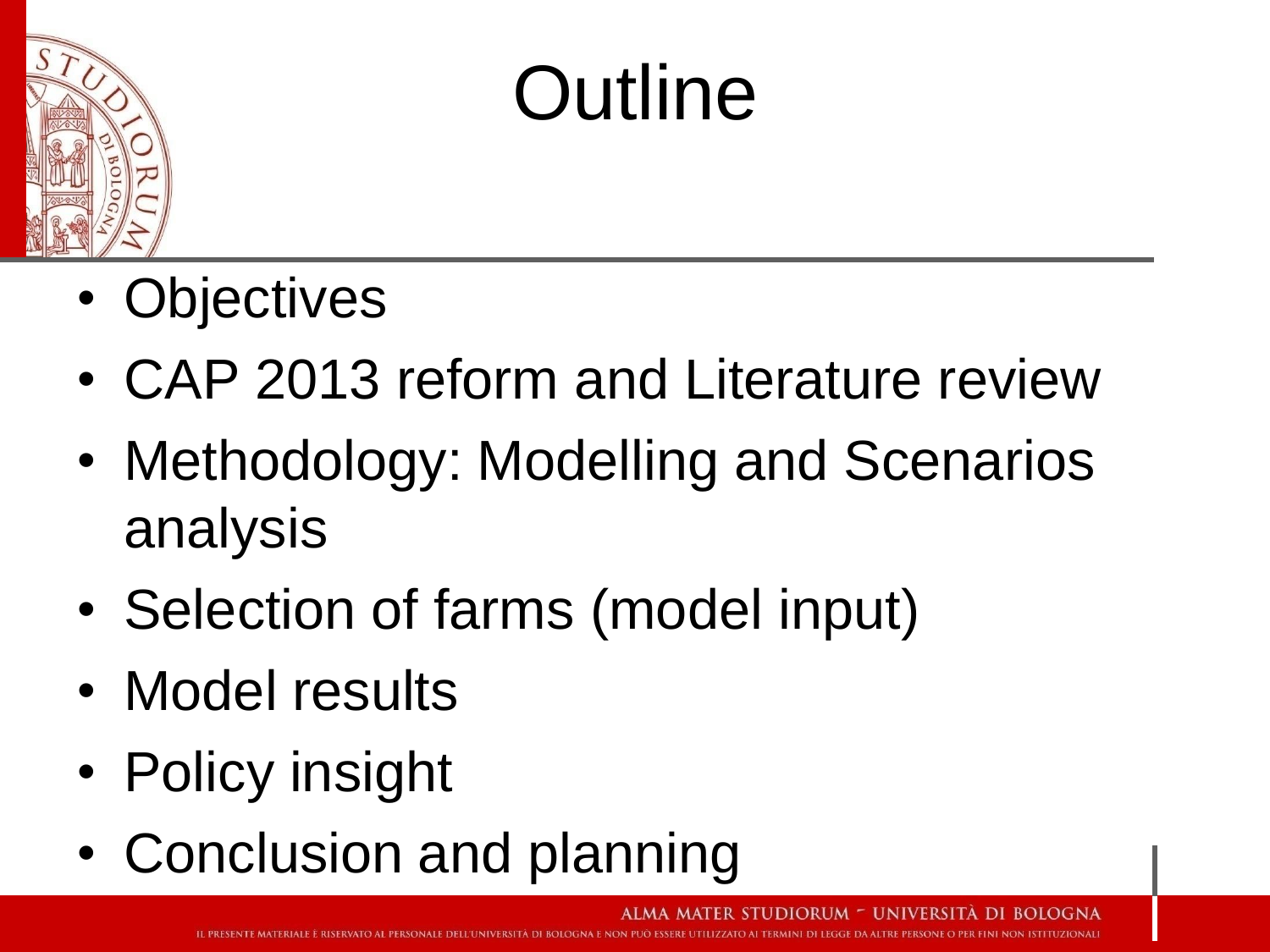

### **Objectives**

- 1. To provide a formalisation of farm investment decision making
- 2. To assess the impact of different agricultural policy and economic scenarios on farmers' investment behaviour and income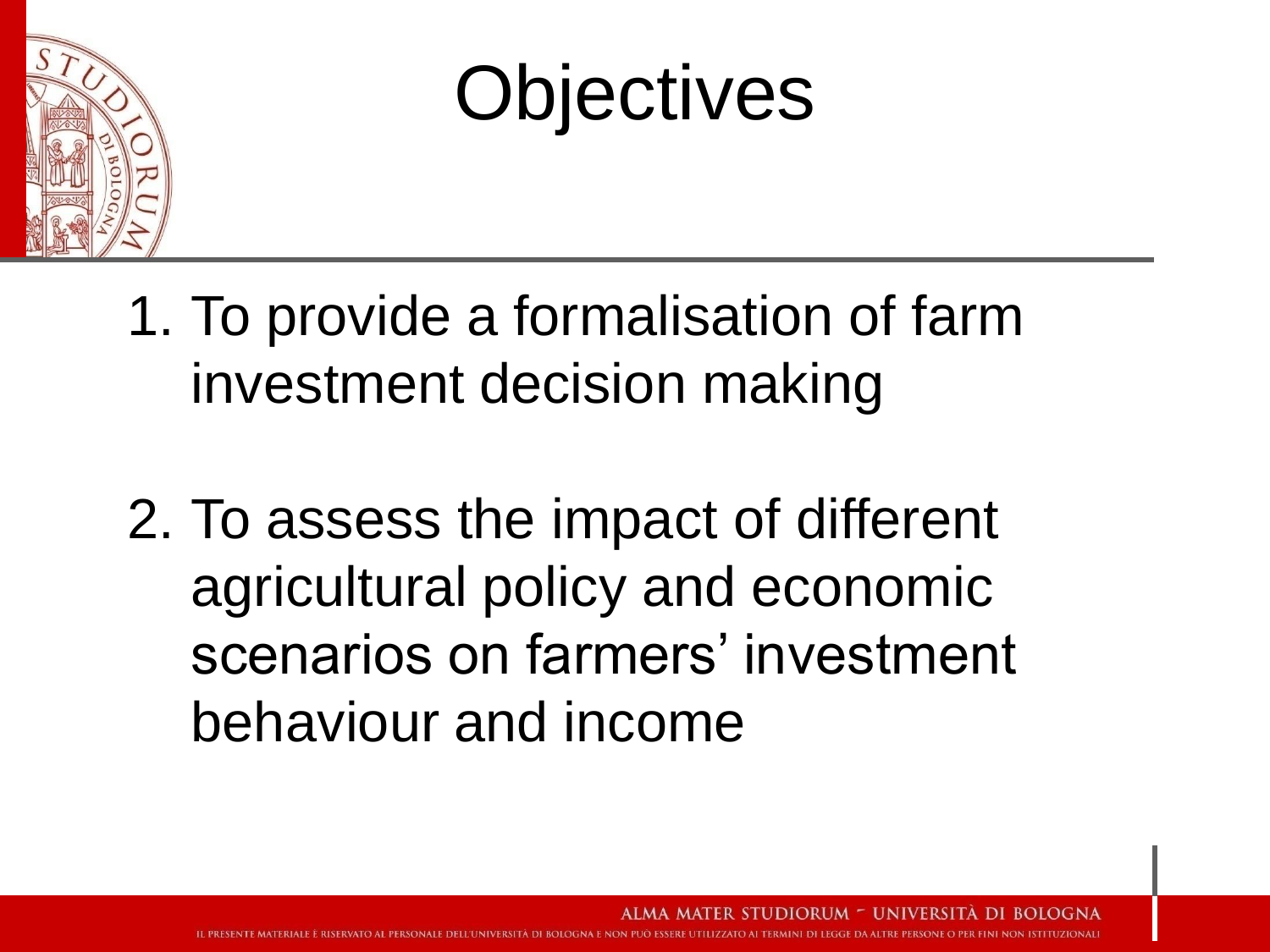

## CAP reform (budget)

- With respect to the previous programming period, an overall reduction in the allocated budget will take place from 2014 to 2021 (-5.9% if considering 2011 prices).
- The budget reduction is higher for the 2nd pillar (13.5%) than for the 1st pillar (3.2%).
- Convergence (external)
- 15% of the national envelope can be allocated to coupled payments for strategic sectors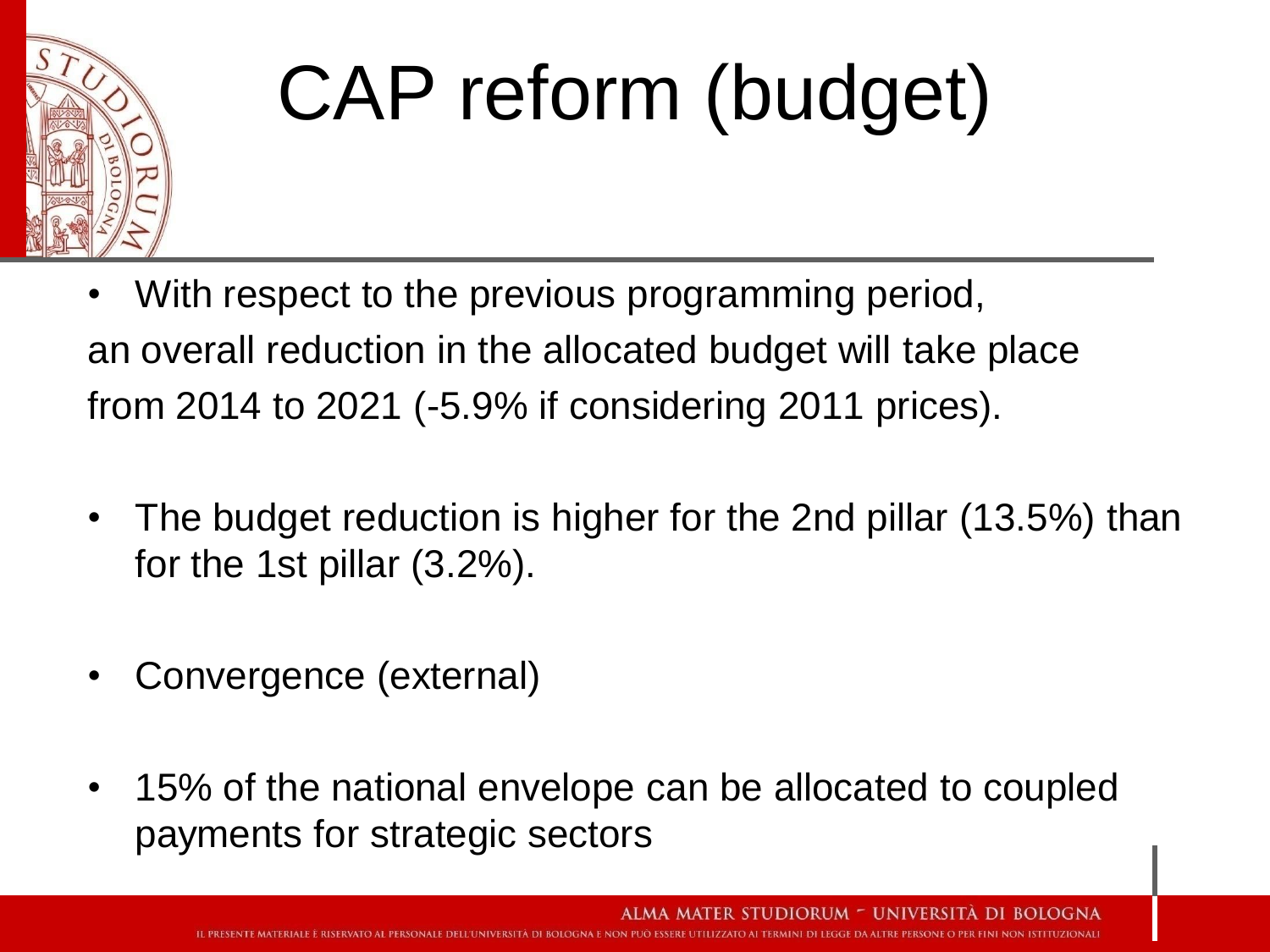

## Literature review 1 pillar

- 1. Policy impact on investment is a relatively less exploited topic in the context of policy analysis (especially ex ante analysis)
- 2. Decoupled Direct Payment can affect investment in two ways: releasing financial resources (particularly efficient in case of restricted credit access) and/or favouring better credit conditions (e.g. reducing interest rate).
- 3. Coupled Direct Payments, in addition, affect the relative profitability of farm activities, and hence affect investments through the different assets needed by combinations of farm activities

The literature focused **on the effects of decoupling (controversial)**

- Policies that provide cash unrelated to production will translate into a higher propensity to invest due to the increase in savings/liquidity
- Less coupled incentives result in a lower propensity to innovate as they reduce the profitability of higher production intensity or of specific crop choices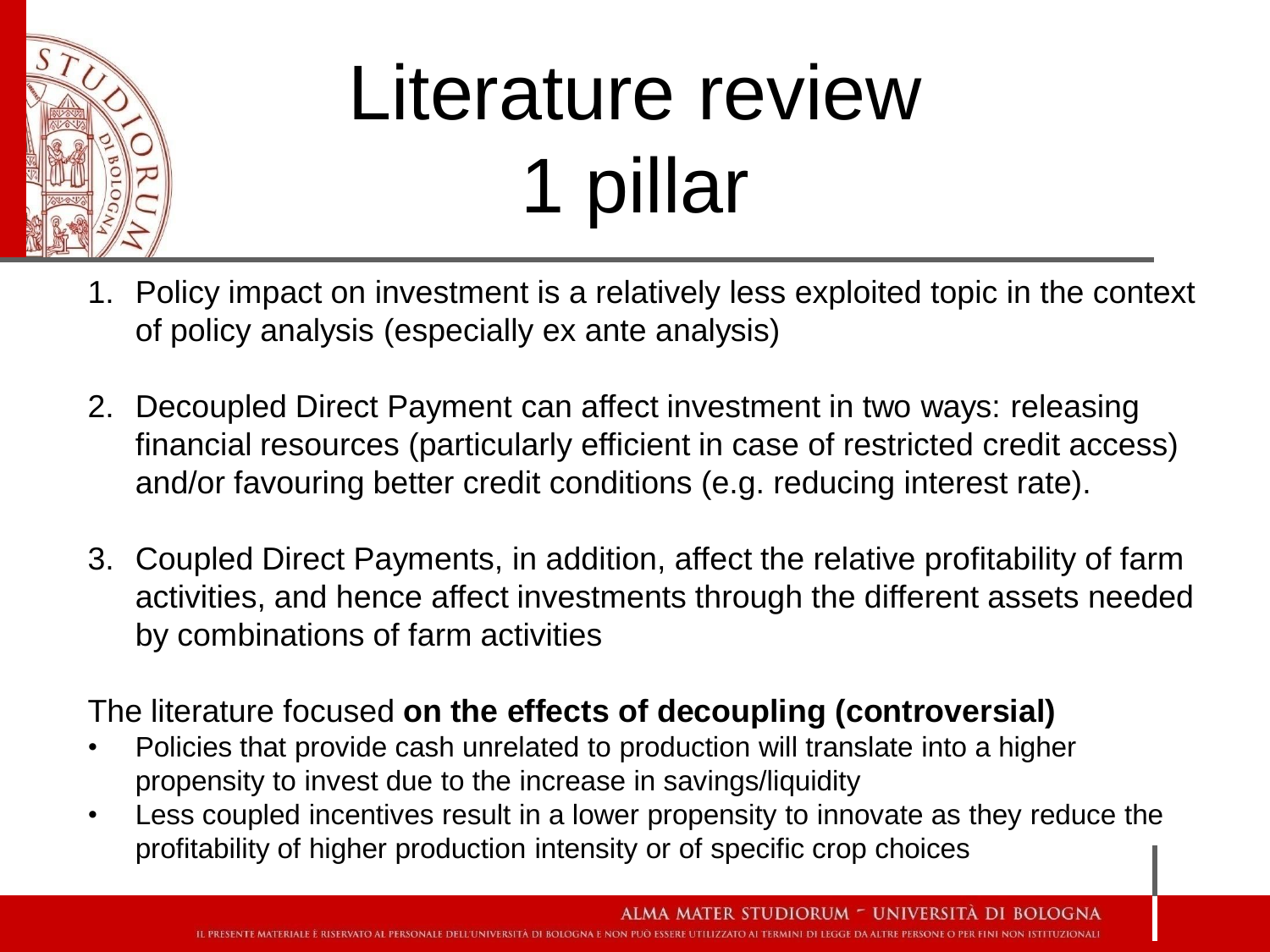

## Literature review 2 pillar

- 1. Investment subsidies in the 2nd pillar, according to the design of RDPs in the last two CAP reforms, can also affect investments through two channels: granting capital or subsidising credit interest rates, as pointed out by Cahill (2004).
- 2. 2 pillar subsidies are constrained to investment, while DP are not but represent additional revenue which stabilise farm income and thefore influence their decisions and their attitude to risk
- 3. Reducing the net investment cost for the farm appears to be the main channelling effect, but credit facilitation appears to be a key issue for a successful investment support scheme.

### The literature focused **on the effects of enhanced RD programmes in eastern European and developing countries (positive impact)**

They are recognised to be effective in increasing on-farm investments, but some studies have also highlighted the presence of major deadweight losses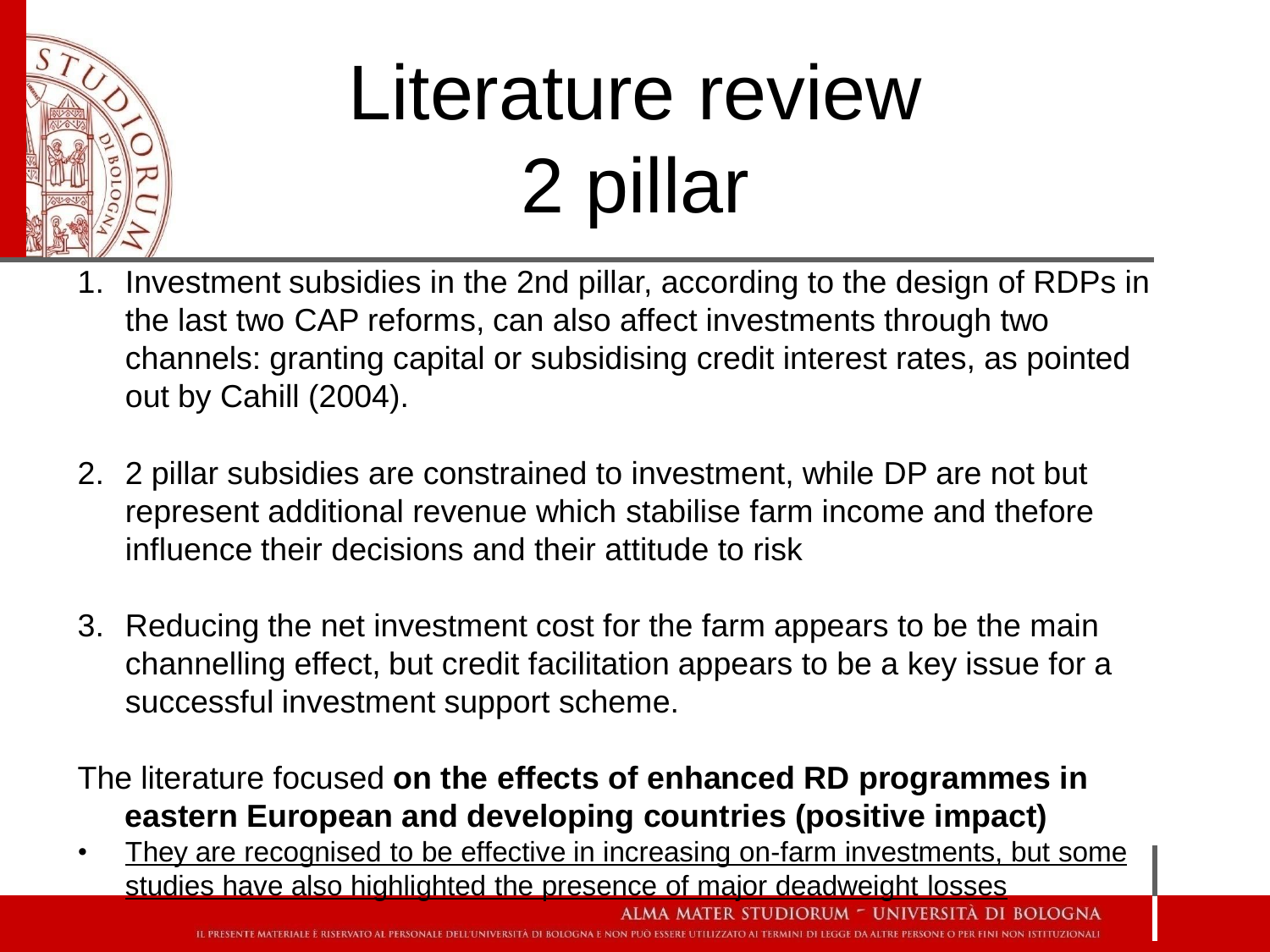

## Methodology

1. Dynamic NPV maximising farm(-household) model usig integer programming (asset choice) (Viaggi et al., 2011) Main decision variables:

- •Asset choice, including land
- •Labour allocation
- •Crop (activity) mix (not primary focus)
- •Liquidity/credit
- •External investment
- 2. Scenario analysis
- 3. Data sources:
	- •Investment survey 2013 (Sample of individual farms from the sample) •Secondary data (FADN and IPTS models)

Complementarity between (1) mathematical programming models (predictions of decisions in scenarios not observable today) and (2) econometric models **(understand the drivers of the intentions to invest as stated by the farmers in the survey).** Here, we focus on (1).

> **IDIORUM UNIVERSITA**

SSERE UTILIZZATO AL TERMINI DI LEGGE DA ALTRE PERSONE O PER FINI NON ISTITUZIONALI **IL PRESENTE MATERIALE È RISERVATO AL PERSONALE DELL'UNIVE**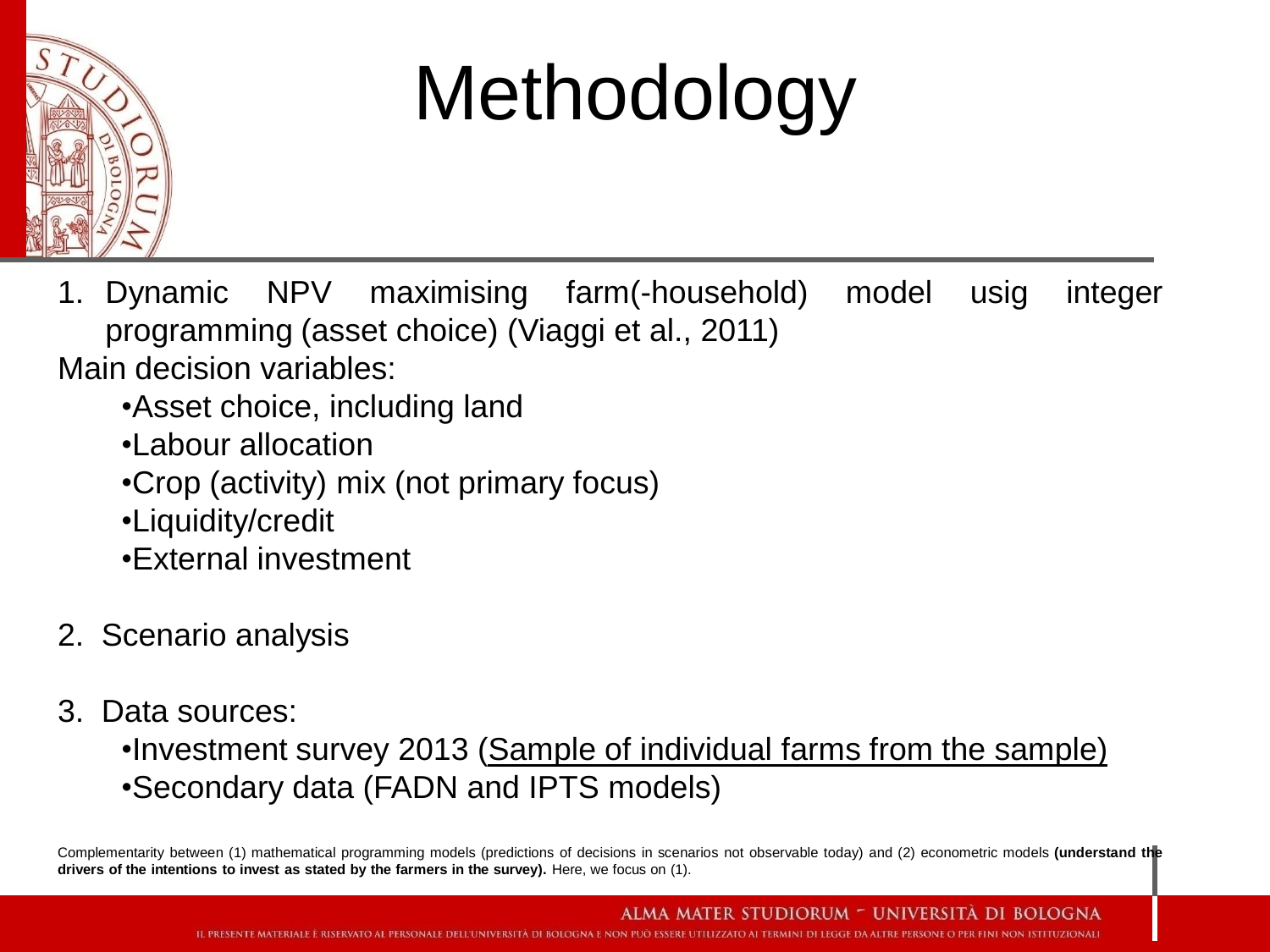

## Scenario variables Policy variable

Direct Payments :

- SFP (unit **process** payment\*eligible crop up to n. of entitlements-> no entitlement trade)
- Basic Payment (unit **regional** payment\*eligible crop up to n. of entitlements-> no entitlement trade)

Coupled payments

• Unit **production** payment\*eligible activity (can vary across scenarios)

Investment subsidies:

• **Public support rate**\* **Probability of being funded** (success rate, allocated budget)\*Investment costs

NALE DELL'UNIVERSITÀ DI BOLOGNA E NON PUÒ ESSERE UTILIZZATO AI TERMINI DI LEGGE DA ALTRE PERSONE O PER FINI NON ISTITUZIONALI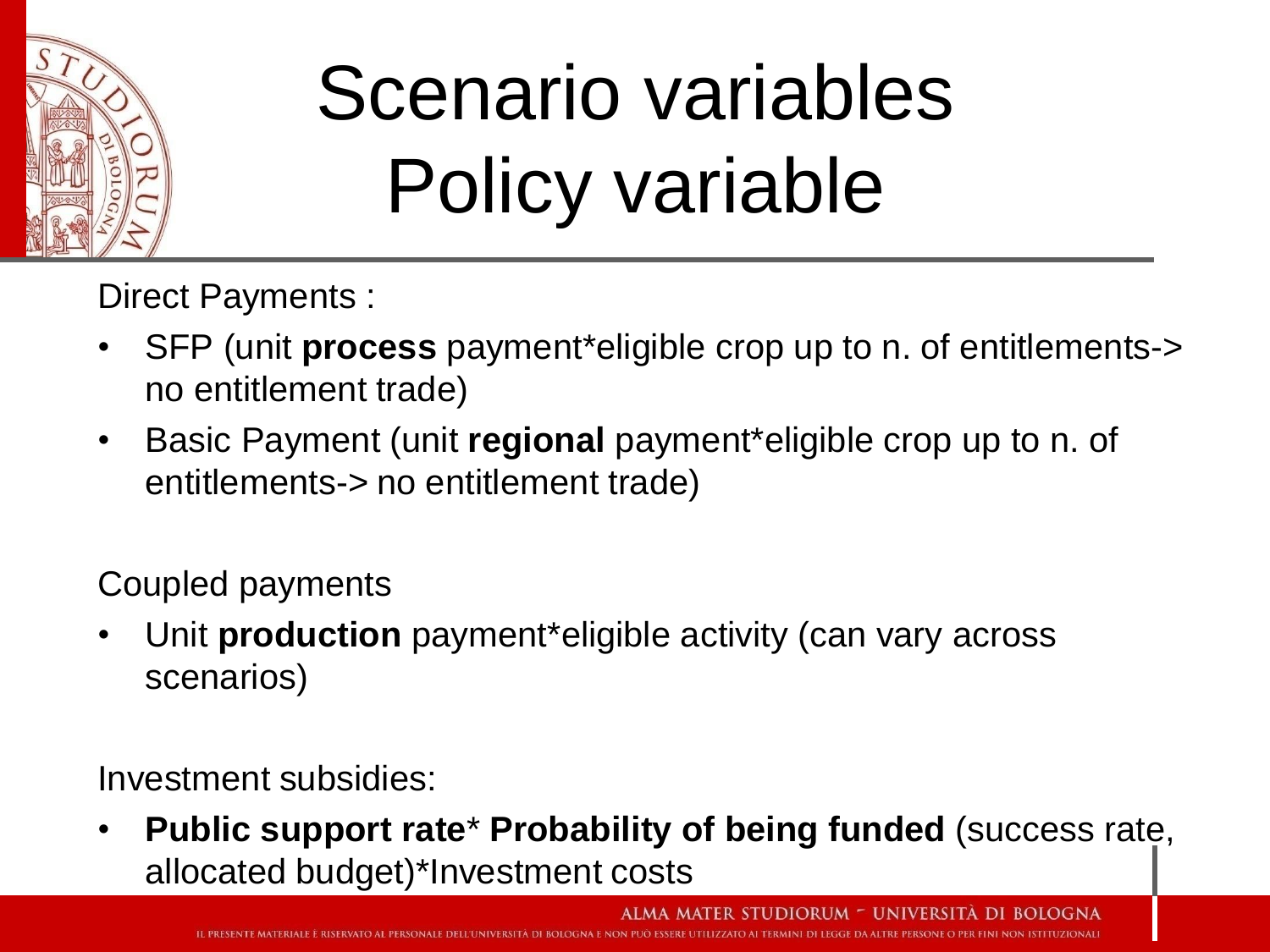

### Scenario analysis/1

| <b>Scenario</b><br>variables                                                                         | SO - Baseline<br>(Pre-2013 CAP)                                                                                                                     | S1 - Post 2013 CAP                                                                                                                                                                                                                                     | S2- Post 2013 DP but<br>no RD investment<br>support | S3 - Increase in RD<br>investment support,<br>abolition of DP                                                          | S4- no DP<br>no RD<br>investment<br>support |
|------------------------------------------------------------------------------------------------------|-----------------------------------------------------------------------------------------------------------------------------------------------------|--------------------------------------------------------------------------------------------------------------------------------------------------------------------------------------------------------------------------------------------------------|-----------------------------------------------------|------------------------------------------------------------------------------------------------------------------------|---------------------------------------------|
| Unit value<br>(per hectare) of<br>decoupled<br><b>Direct</b><br>Payments<br>(1 <sup>st</sup> pillar) | Farm unit SFP/SAP<br>(source GFk database <sup>4</sup> )<br>or average regional unit<br>SFP/SAP<br>(source GfK database or<br>FADN public database) | National<br>Unit Basic Payment (including greening) as<br>proposed in Reg. (EU) No. 1307/2013<br>* projections of change estimated yearly,<br>source DGAgri)<br>(young farmer: above value*1.25, as foreseen<br>in art. 50 of Reg. (EU) No. 1307/2013) |                                                     |                                                                                                                        |                                             |
| Public support<br>rate in<br>investment<br>subsidies<br>(2 <sup>nd</sup> pillar)                     | As in Council Regulation<br>(EC) No. 1698/2005<br>(national level)<br>40%<br>(young farmers: 50%)                                                   | As in art, 17 and in<br>Annex II of Reg. (EU)<br>No. 1305/2013<br>(national level)<br>40%<br>(young farmers: 60%)                                                                                                                                      |                                                     | Double of the official<br>value in art, 17 and in<br>Annex II of Reg. (EU)<br>No. 1305/2013<br>(national level)<br>80% |                                             |

#### ALMA MATER STUDIORUM ~ UNIVERSITÀ DI BOLOGNA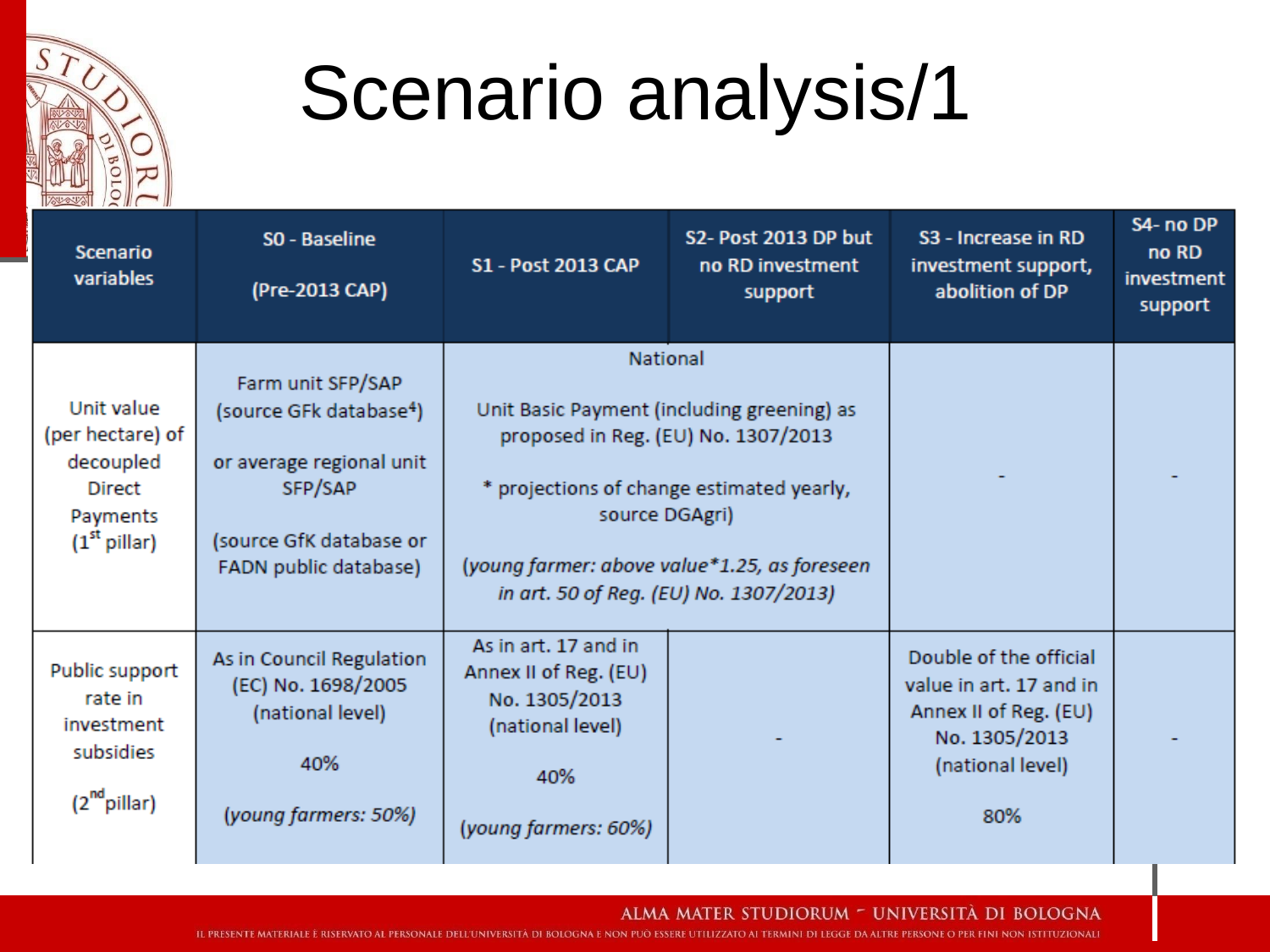

### Scenarios analysis/2

|                                | <b>Scenario</b><br>variables                                                             | SO - Baseline<br>(Pre-2013 CAP)                                                                                                                                              | <b>S1 - Post 2013 CAP</b>                                                                                                                                                                                                         | S2- Post 2013 DP but<br>no RD investment<br>support | S3 - Increase in RD<br>investment support,<br>abolition of DP                                                                                                                                | S4- no DP<br>no RD<br>investment<br>support |  |  |
|--------------------------------|------------------------------------------------------------------------------------------|------------------------------------------------------------------------------------------------------------------------------------------------------------------------------|-----------------------------------------------------------------------------------------------------------------------------------------------------------------------------------------------------------------------------------|-----------------------------------------------------|----------------------------------------------------------------------------------------------------------------------------------------------------------------------------------------------|---------------------------------------------|--|--|
|                                | Probability of<br>being funded by<br>investment<br>subsidies<br>(2 <sup>nd</sup> pillar) | Number of farms funded under investment<br>subsidies (measure 121)/total number of farms<br>declaring complete data on RD subsidies received,<br>in the GfK database:<br>0.2 |                                                                                                                                                                                                                                   |                                                     | Number of farms<br>funded under<br>investment subsidies<br>(measure 121)/total<br>number of farms<br>declaring complete<br>data on RD subsidies.<br>received,<br>in the GfK database:<br>0.2 |                                             |  |  |
|                                | Coupled<br>payments                                                                      | Unit coupled payments<br>as in S1 and S2, eligible<br>crop and livestock<br>categories prior to 2013<br>CAP reform are provided<br>by DGAgri                                 | Unit coupled payments estimated based on<br>annual average national DP envelope * %<br>allocated to coupled payments (as foreseen in).<br>National ceilings and eligible crop and livestock<br>categories are provided by DGAgri. |                                                     |                                                                                                                                                                                              |                                             |  |  |
| Agricultural<br>product prices |                                                                                          | According to yearly projections of the 2013 Medium-term Prospects for Agricultural Markets and Income (EC,<br>2013)                                                          |                                                                                                                                                                                                                                   |                                                     |                                                                                                                                                                                              |                                             |  |  |

ALMA MATER STUDIORUM ~ UNIVERSITÀ DI BOLOGNA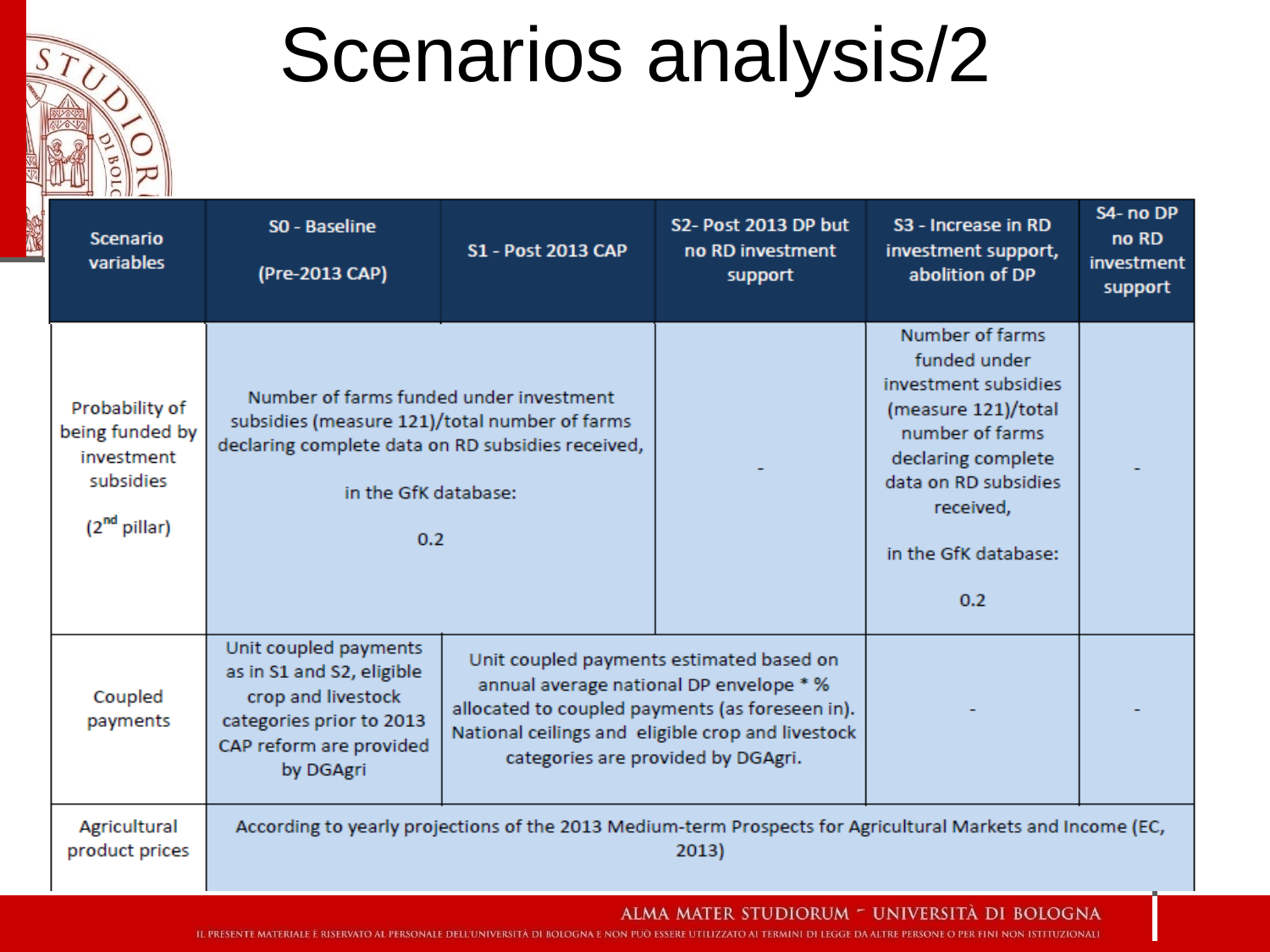

### Farm selection general criteria

- 1. for each country one region is selected for each specialisation and (at least) two farms are chosen within each region.
- 2. regions holding the highest national share of agricultural production of a given specialization are selected within each country.
- 3. within each region, farm are selected according to size: one smaller and one larger farm than the median of the region (Eurostat data).

### N.B.

However, in some case choosing the extremes of the regional sample results to be more meaningful, as the number of farms is very limited and, usually, the smallest farm of the sample correspond to the average of the region (Eurostat data).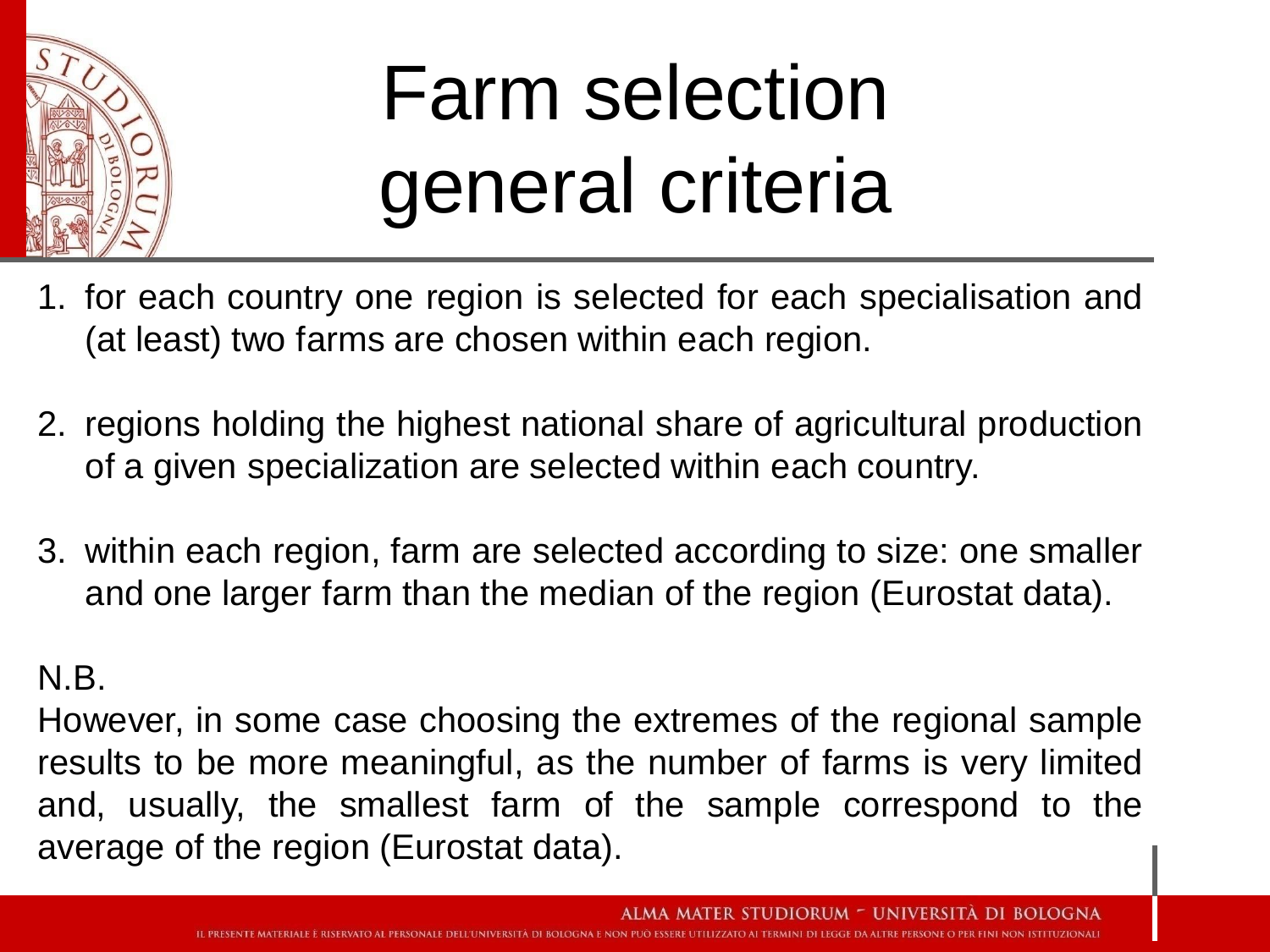

### Number of farms modelled

| <b>50 MODELS</b>      | <b>Arable</b>  | <b>Livestock</b> | <b>Mixed farms</b> | <b>Total country</b> |
|-----------------------|----------------|------------------|--------------------|----------------------|
| Italy                 | 3              | 3                | $\overline{4}$     | 10                   |
| France                | $\overline{4}$ | 3                | $\overline{2}$     | 9                    |
| Germany               | $\overline{2}$ | 3                | $\overline{4}$     | 9                    |
| Spain                 | $\overline{4}$ | 3                | $\mathbf 0$        | 7                    |
| Poland                | 3              | 3                | $\overline{2}$     | 8                    |
| <b>Czech Republic</b> | $\overline{2}$ | 3                | $\overline{2}$     | 7                    |
| Total specialization  | 18             | 18               | 12                 | 50                   |

ALMA MATER STUDIORUM - UNIVERSITÀ DI BOLOGNA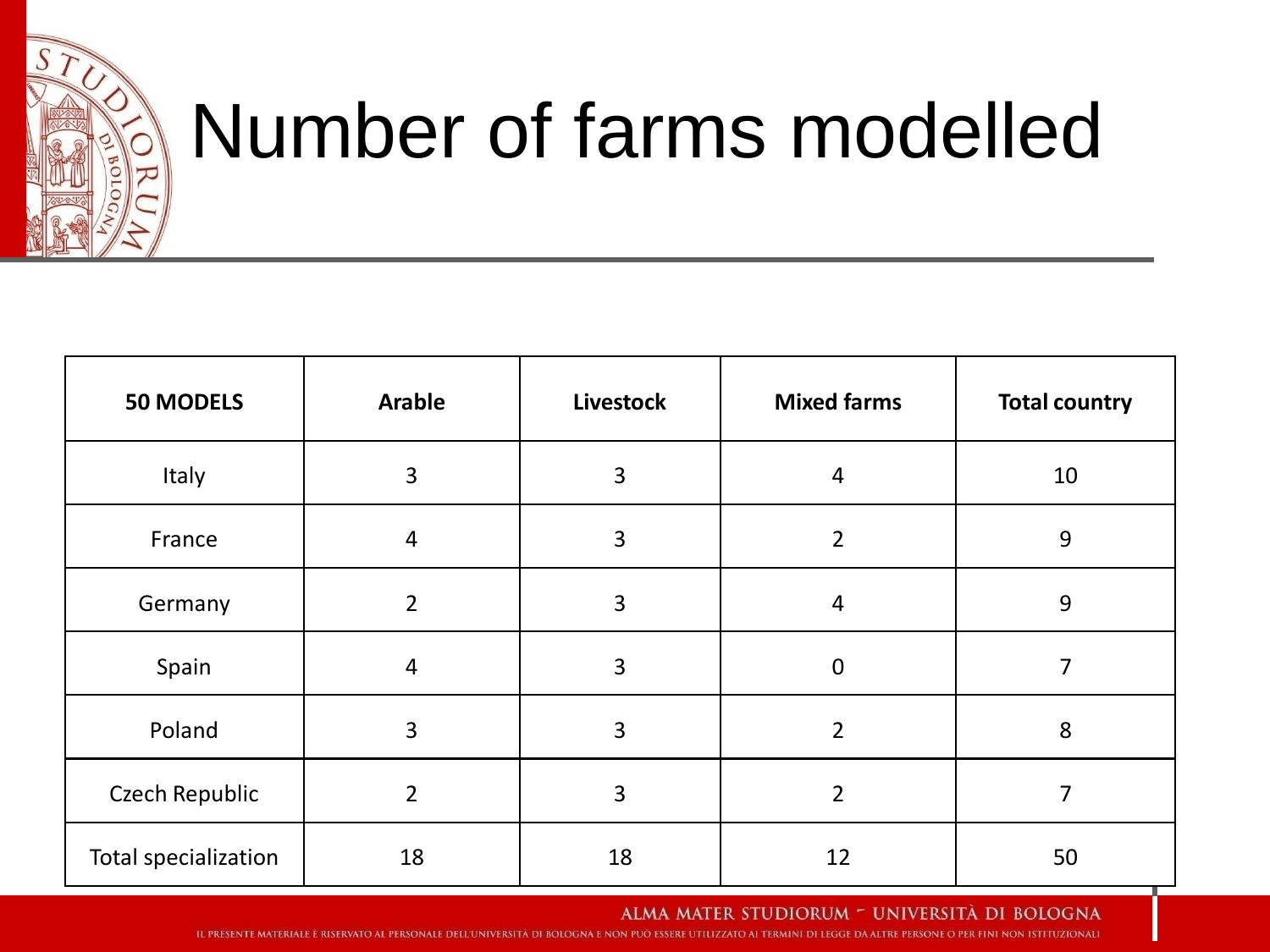## **Results – Impact of scenarios** on farm income

|           |                    |       | Scenario S1   Scenario S2   Scenario S3   Scenario S4 |         |         |
|-----------|--------------------|-------|-------------------------------------------------------|---------|---------|
| Arable    | mean value         | 7%    | 9%                                                    | $-19\%$ | $-22\%$ |
|           | standard deviation | 24%   | 20%                                                   | 10%     | 12%     |
| Livestock | mean value         | $0\%$ | $-4\%$                                                | $-13%$  | $-20\%$ |
|           | standard deviation | 6%    | 8%                                                    | 14%     | 12%     |
| Mixed     | mean value         | 1%    | $-2\%$                                                | $-10\%$ | $-14\%$ |
|           | standard deviation | 7%    | 9%                                                    | 7%      | 11%     |

Data are given as increment % with respect to the baseline scenario

ALMA MATER STUDIORUM ~ UNIVERSITÀ DI BOLOGNA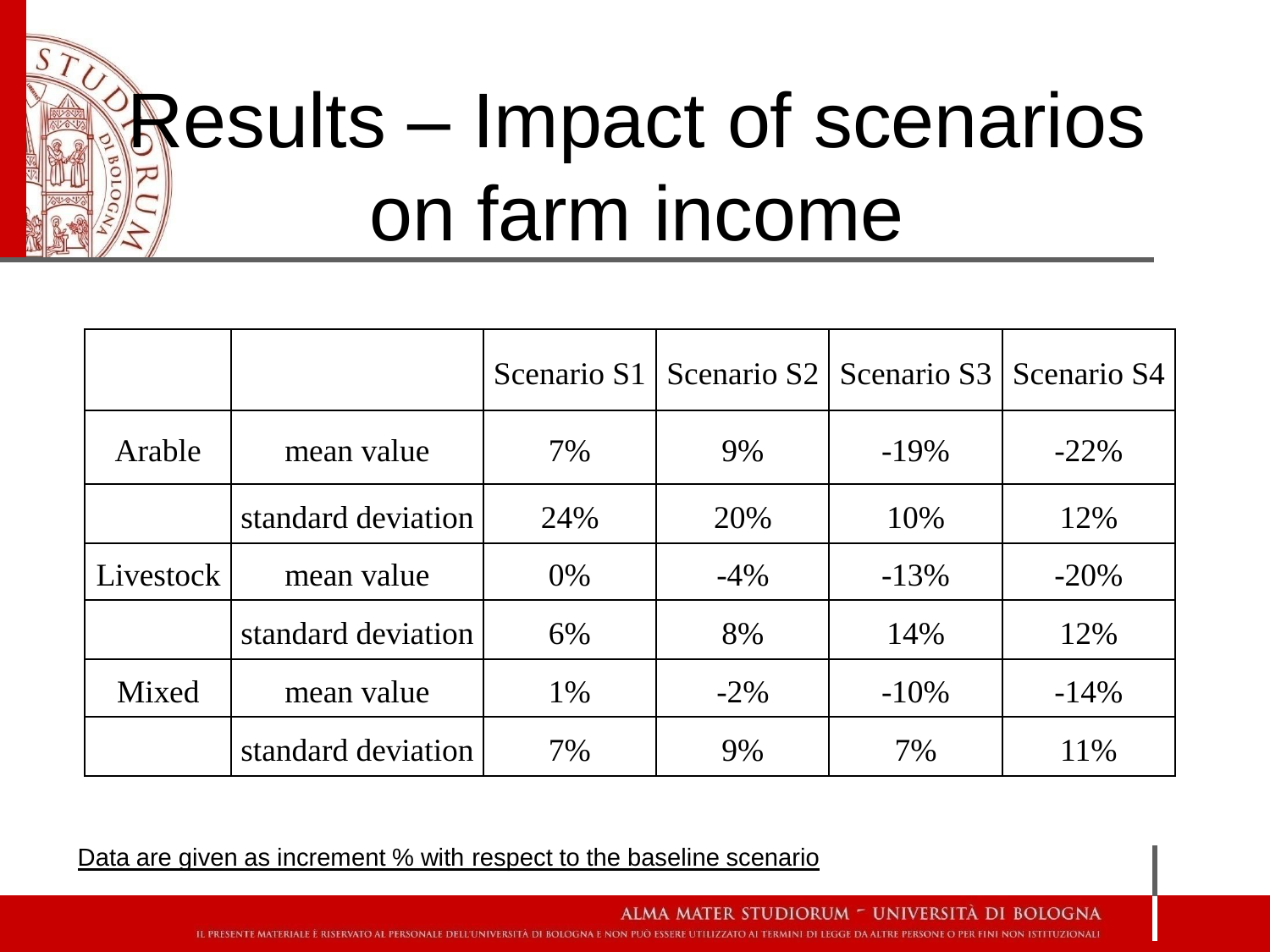# Results – Impact of scenarios on investments

|           |                    | Scenario S1 | Scenario S <sub>2</sub> | Scenario S3 | Scenario S4 |
|-----------|--------------------|-------------|-------------------------|-------------|-------------|
| Arable    | mean value         | 26%         | $-1\%$                  | $-200\%$    | $-300\%$    |
|           | standard deviation | 225%        | 125%                    | 1206%       | 1215%       |
| Livestock | mean value         | $-1\%$      | $-1\%$                  | $-2\%$      | $-4\%$      |
|           | standard deviation | 6%          | 3%                      | 10%         | 16%         |
| Mixed     | mean value         | 4%          | 10%                     | $-1\%$      | $-2\%$      |
|           | standard deviation | 40%         | 42%                     | 36%         | 41\%        |

Data are given as increment % with respect to the baseline scenario

ALMA MATER STUDIORUM - UNIVERSITÀ DI BOLOGNA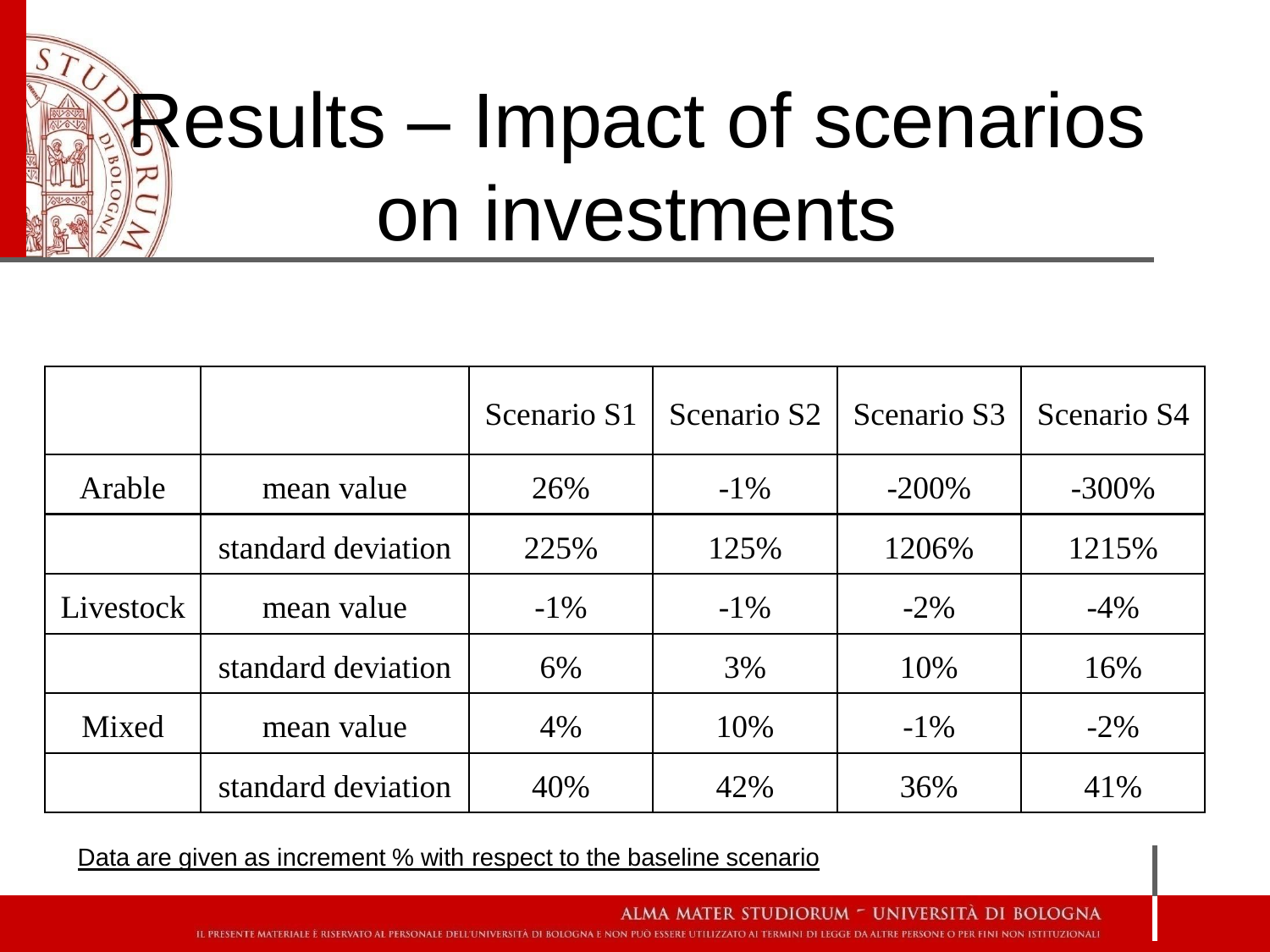

## Policy insights

- Very wide range of reaction->relevance of farm specificities
- But also increasingly differentiated policy (partially accounted by the model)
- CAP first pillar important for income support, less for investment (as expected)
- CAP investment support in 2 pillar affects more investments than DP, but it is not a substitute of pillar 1 with the range of change assumed here (as expected)
- **Altogether: need of investment support to affect investment, but need of targeting given the relative economic weight**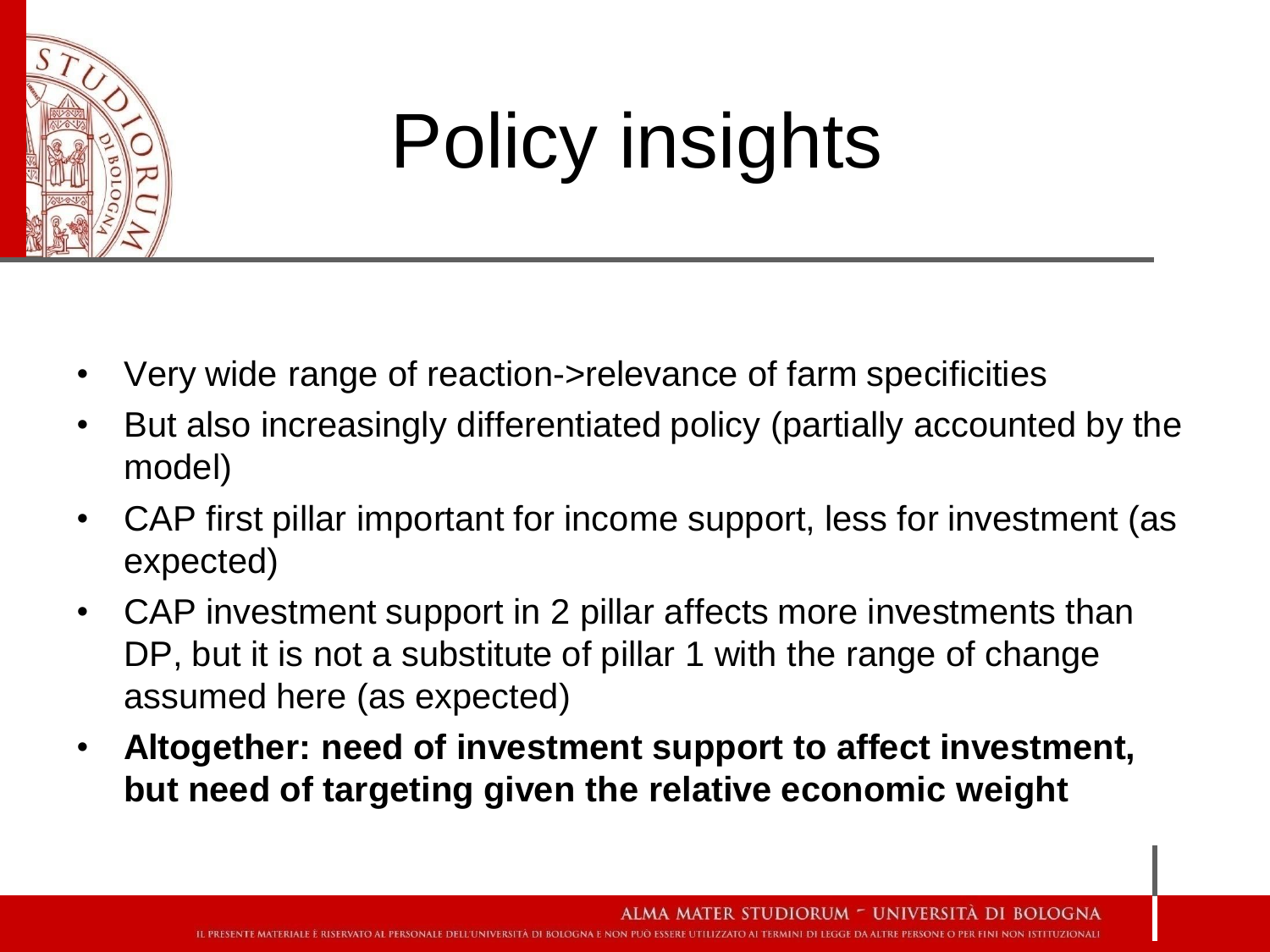

### Discussion & further work

- Early information about CAP implementation->several assumptions and simplification
- Future work: simplified typologies, but more realistic regulatory settings
- Enhance cross country analysis